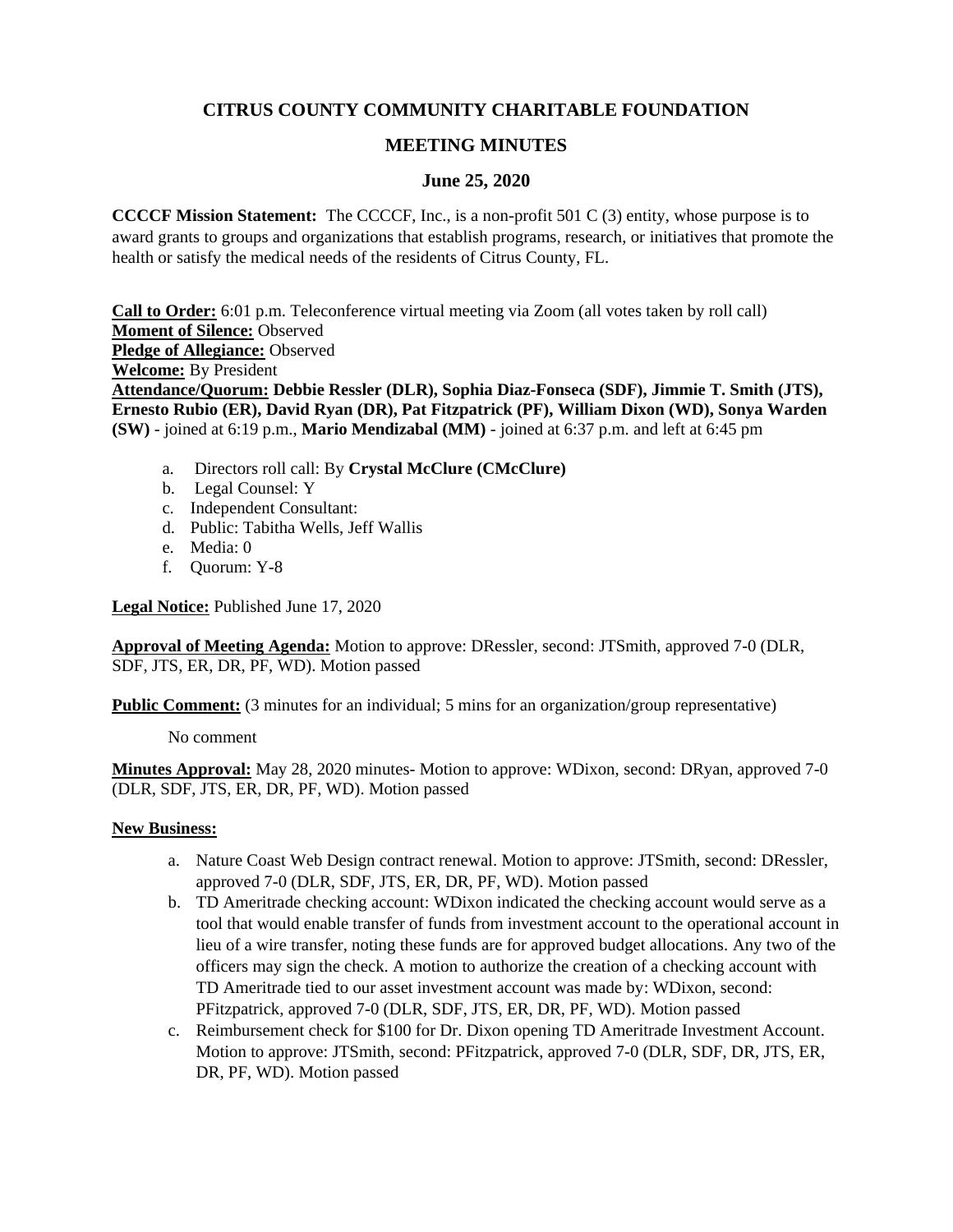- d. Publicly elected Seat 1- CMcClure reported that Citrus County Supervisor of Election had left a voicemail for the CCCCF, Inc. indicating there were no qualifying candidates for Public Seat #1. CMcClure then received and email from CCHB Attorney William Grant stating that the CCCCF, Inc. needs to notify the CCHB with a formal request regarding the vacancy, and that the CCCCF, Inc. could prose a member to this seat. SDiaz-Fonseca presented a written letter verbally to address the vacancy. DRessler stated that the letter from SDiaz-Fonseca should be submitted with the reply from CCCCF, Inc. notifying CCHB of the vacancy, and the CCHB will address it at their August meeting (CCHB will not be meeting in July). Attorney Jennifer Rey mentioned that Public Seat 1 expires in November. DRessler commented that Public Seat #1 would not be filled until December. Motion to approve the letter presented by SDiaz-Fonseca as a formal notification to the CCHB in response to the board vacancy by: WDixon, second: PFitzpatrick, approved 8-0, (DLR, SDF, JTS, DR, ER, PF, WD, SW). Motion passed
- e. Review of Past-President language in the Bylaws presented by SDiaz-Fonseca as part of the agenda packet. Discussion ensued. Attorney Jennifer Rey confirmed this change does not have to go before the CCHB. DRessler motion to approve deleting all mentions of the Past President position in the Bylaws under Article 8 which includes section 8.1, 8.2, 8.5, and 8.7., Second: WDixon, approved 8-0, (DLR, SDF, JTS, ER, DR, PF, WD, SW). Motion passed

## **Treasurer's Report:**

a. Invoices: Wells Business Solutions: \$1,075.00, AndCo.: \$4,750.00 (Apr, May, Jun), Nature Coast We \$100.00, Spectrum \$59.49, Citrus Publishing \$156.68, Nonprofits Insurance Alliance \$2,608.00, William Dixon reimbursement: \$100.00, Cadence credit card \$14.99. CMcClure presented the Invoice forecast for July, August, and September (attached in the meeting packet). CMcClure also presented the Cadence Credit Card balance to date to pay before the next meeting: \$575.03.

b. Financial Report: Ameritrade cash/equivalent as of May  $31<sup>st</sup>$  \$1,898,977.58, stock market value \$8,443,383.75

c. Banking Services: Cash Balance as of April  $$201,473.15$ , as of May  $31<sup>st</sup>$  \$195,972.88 d. Other: Final check from Salem Trust \$8.46

ERubio mentioned two checks that were made out to an insurance group, but they were both voided out because another insurance company was selected.

A motion was made to approve the treasurers report, all the invoices, the 3-month invoice forecast, the payment of the Cadence Credit Card balance and the financials by: DRyan, second: JTSmith, approved 8-0 (DLR, SDF, JTS, ER, DR, PF, WD, SW). Motion passed

#### **Unfinished Old Business:**

a. Accountant comparisons were presented and included the following hourly rate: Oliver  $\&$ Company \$75.00, Pure Tax Non-Profit Solutions \$65.00, D'Arville & Co. \$65.00, Wells Business Solutions \$125. Discussion ensued and the Board asked Tabitha Wells to speak on behalf of Wells Business Solutions and their willingness to negotiate their rate. Tabitha Wells indicated the lowest amount her office could consider would be \$85.00 per hour, with a \$750 annual fee for 990 filing. Motion made by JTSmith to renegotiate the contract with the new rate and effective date of July 1, 2020, Second made by DRyan discussion ensued because Tabitha Wells had not fully accepted the terms before the motion was made. Tabitha Wells requested 24 hours to consider the new terms to her agreement. A suggestion was offered by DRessler and then JTSmith amended his motion which was re-seconded by DRyan to renegotiate the agreement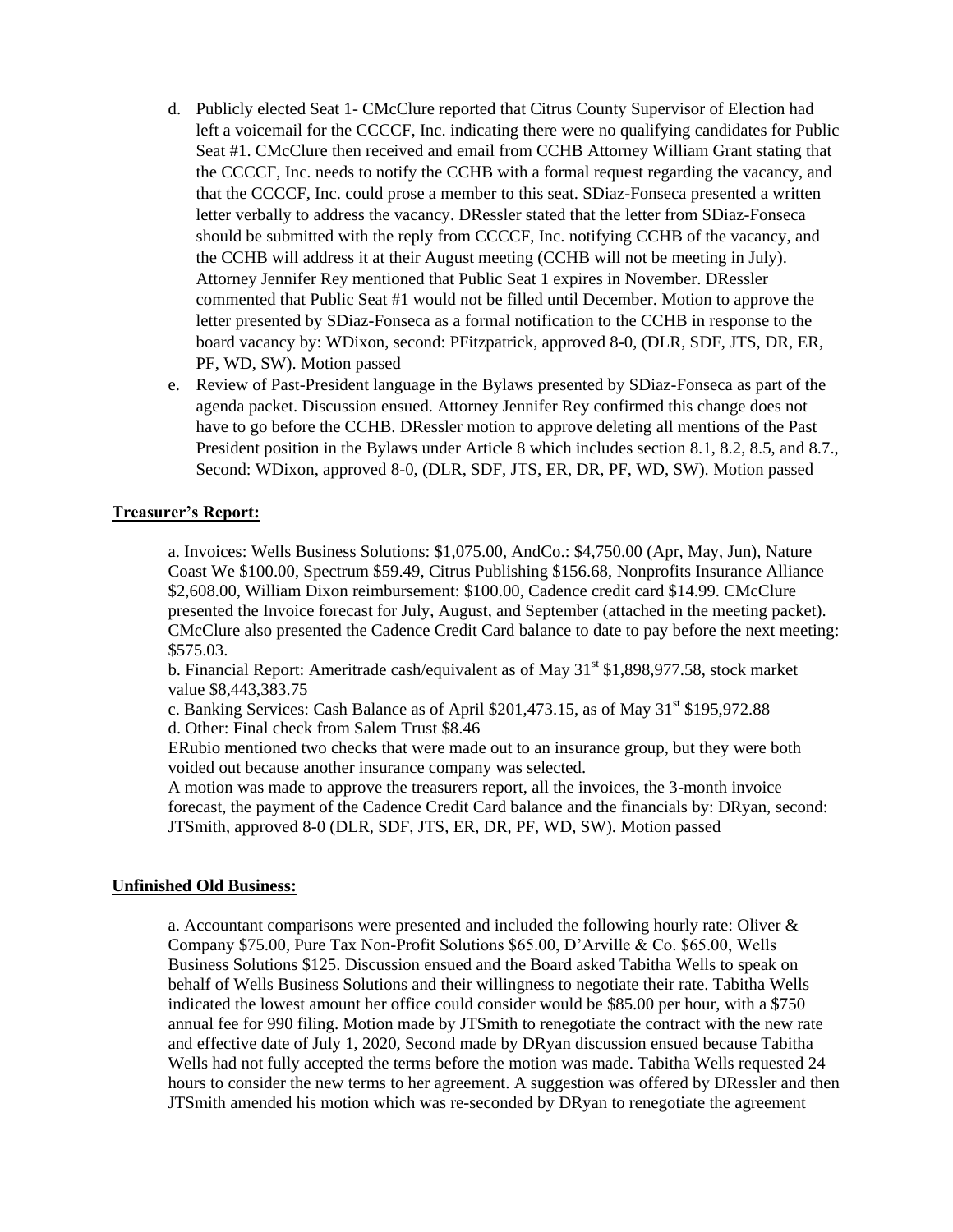with Wells Business Solutions at \$85.00 per hour, with a \$750 annual fee for 990 filing within 24 hours and if rejected, one of the accounting firms from the comparison would be selected. Motion passed 5-3 (DLR, SDF, JTS, DR, WD for) - (PF, ER, SW against). Motion passed

DRessler made a motion that if Wells Business Solutions did not accept the  $2<sup>nd</sup>$  choice would go to Oliver & Company at the \$75.00/hour rate, Second by DRyan, approved 7-1 (DLR, SDF, JTS, DR, PF, WD, SW for) - (ER against). Motion passed

b. Correction of November 2018 Board meeting minutes where the final Bylaws Committee meeting was reported as occurring on November 15, 2018 in error. The actual meeting was on October 25, 2018. Motion to change the dates on the Board meeting minutes from November 15, 2018 to October 25, 2018 for the Bylaws Committee meeting as presented by CMcClure by: DRessler, second: SWarden, approved 8-0, (DLR, SDF, JTS, ER, DR, PF, WD, SW). Motion passed

#### **Ad Hoc Committee Reports:** *None at this time*

#### **Standing Committee Reports:**

a. Investment Committee: WDixon reported that the minutes of the October Investment Committee meeting were approved at the June meeting as a quorum was not in attendance at the October meeting.

1. WDixon reported that the Committee decided to not rebalance the portfolio at this time. Brad Hess advised during the Investment Committee meeting to put 1.9 million in cash into 50/50 two bond funds.

2. WDixon proposed the following Amendment to Bylaws section 9.03(C):

*Spending Limitations*. the Corporation shall use for its charitable and operational purposes no more than four percent (4%) of the total accumulated assets (the "Charitable Funds") reported at the investment year end in each subsequent investment year, defined as July 1 to June 30.

Discussion ensued and there was agreement that the Amendment to Bylaws section 9.03(C) should be sent to the Hospital Board for approval first. A motion to send the Amendment to the Spending Limitations in our Bylaws to the CCHB for approval and be represented by WDixon at the Hospital Board meeting was made by: DRyan, second: SWarden, approved 8-0, (DLR, SDF, JTS, ER, DR, PF, WD, SW). Motion passed

DRessler commented that this will be presented for consideration at the August CCHB meeting. DRessler further commented that the next CCHB Quarterly funds will deposited be distributed in August as there will not be a July meeting.

b. Grants Committee: *No report*

- c. Personnel Committee: *No report*
- d. Audit Committee: *No report*

## **Legal Update:**